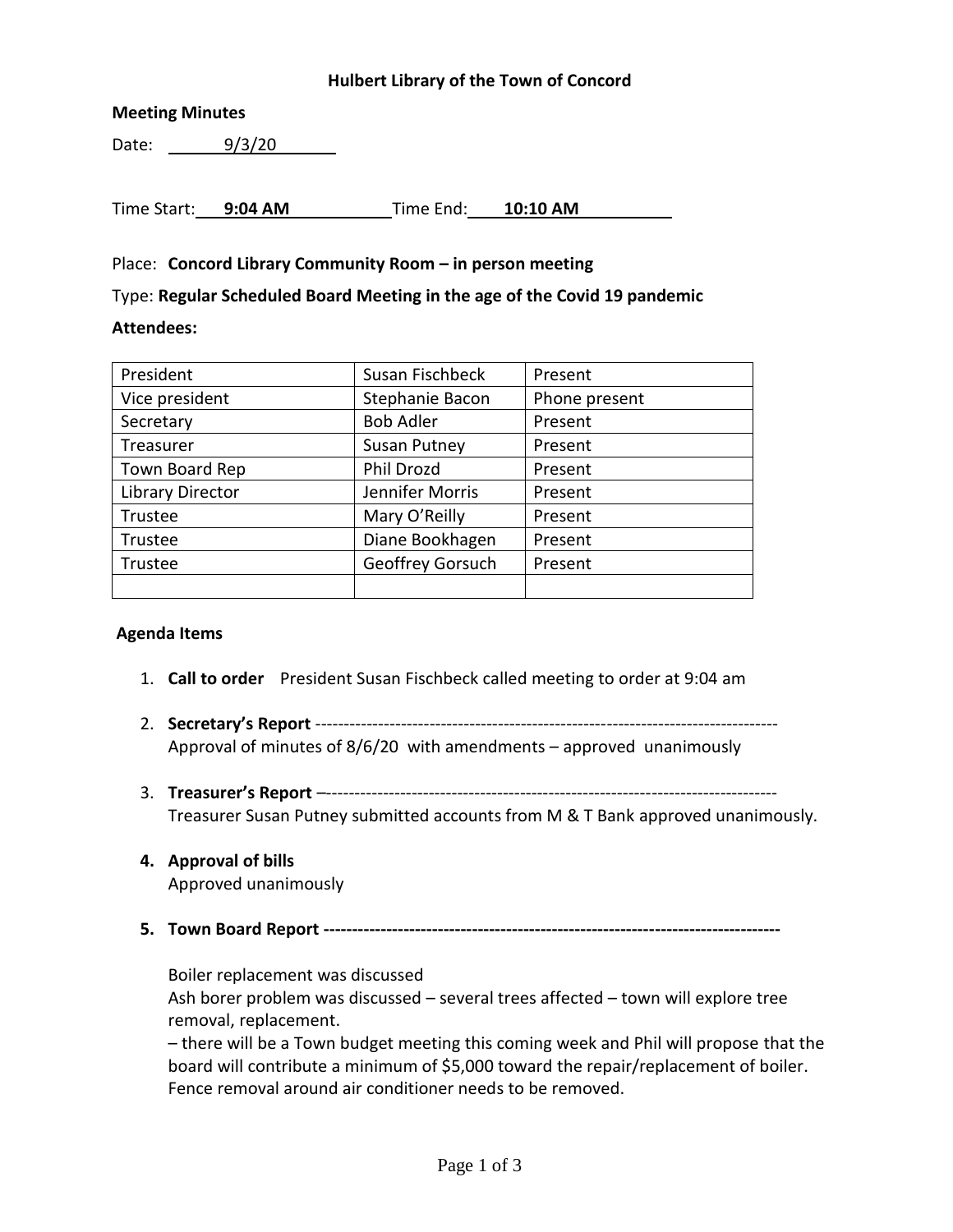**6. Correspondence ------------------------------------------------------------------------------------**

Donation from Women of the Moose – thank you letter

# **7. Library Director's Report**

- Director's Report attached
- Possible Posting library services to schools databases, ebooks, could be offered to students – possibility to increase library card distribution.

## **8. Old Business**

Whistler-blower policy – needs a designated person or persons to function as the compliance officer for. Motion to have Board president designate board members as compliance officer committee. Approved unanimously.

Long range plan – motion to approve the plan as written and make it a living document with regular reviews in January. Unanimously passed.

## **9. New Business**

Board recruitment – board members encouraged to look for new members. Motion that the board proposes to contribute up to \$5,000 for boiler replacement due to Covid 19 crisis with board. Passed unanimously.

Idea to move our meeting to meetings to second Thursdays. Passed unanimously. Jennifer will review our geographic service area and validate what areas we are serving and possibly annexing areas like Sardinia.

- 10. Next meeting date and time: October 8, 2020 at 9 am
- 11. Adjournment Meeting was adjourned at 9:58 .am